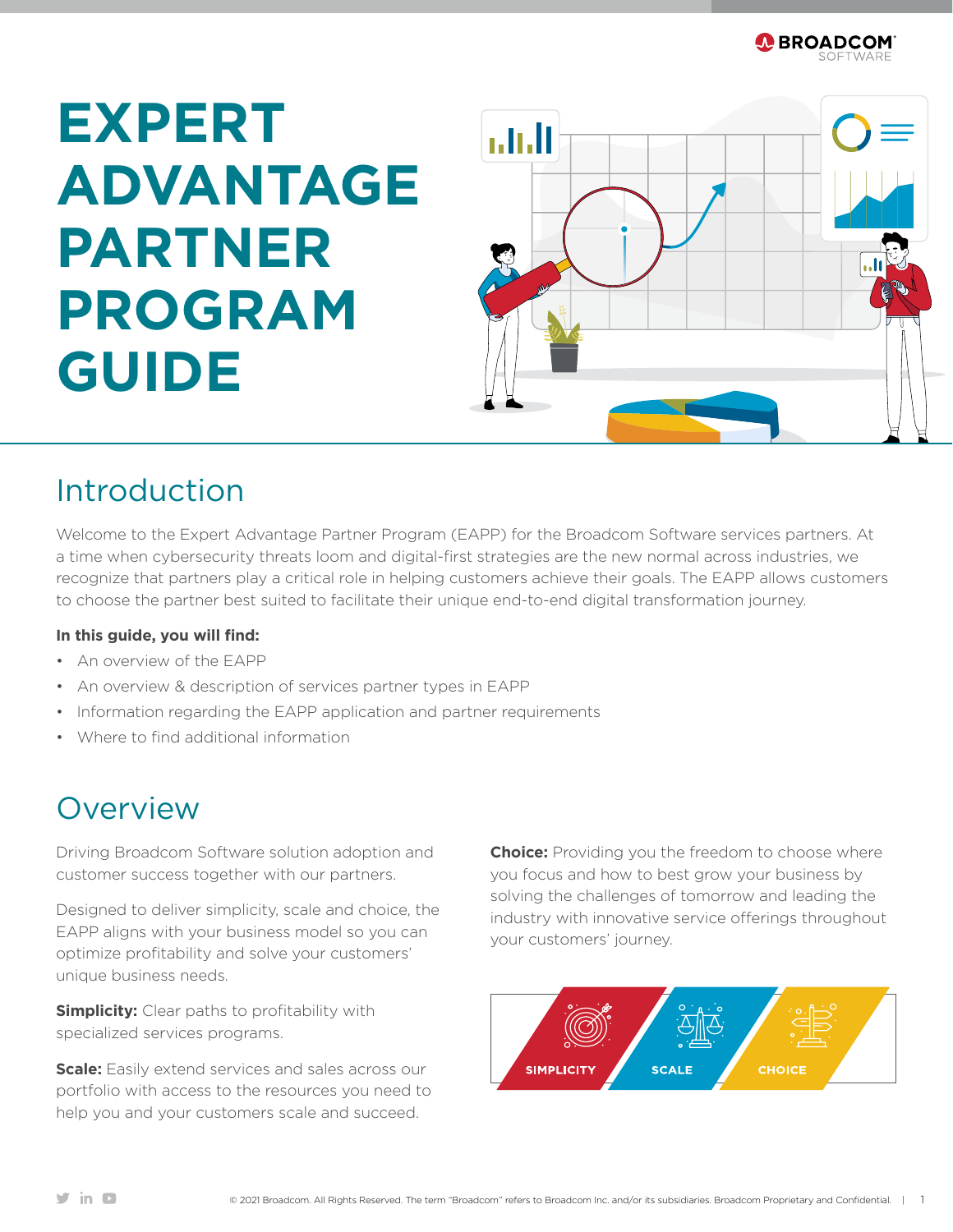

### **Overview**

Broadcom Software recognizes that certain partners want to focus on services delivery capabilities and business models. The EAPP enables these partners to invest in consulting and implementation services offerings, technical support and managed services through the EAPP services program path, and is centered on our partner's service capabilities, local expertise, customer relationships, and ties to Broadcom Software product management.

The EAPP services path provides partners with an opportunity to commercialize services investments in Broadcom Software solutions alone or in combination with their resell business.

The EAPP program and training provided is designed to equip partners with the skills and tools to drive Broadcom software adoption and deliver exceptional customer experiences.

To become an EAPP services partner, partners must be at least a Registered Partner of the Advantage Partner Program. Partners are eligible for and retain all benefits of their Advantage Program tier, as well as those benefits provided under their specific EAPP type including: Technical Support, Consulting Services, and Managed Services EAPP programs. The EAPP is a private, by invitation program with specific requirements depending upon the type of services you will provide.

Upon successful application and admittance to the EAPP, you will gain access to an array of benefits specific to your services focus which may include: participation in customer facing tools and listings on Broadcom.com, Not for Resale Software licenses, enablement and certification programs, customer leads, access to product roadmaps and Broadcom engineering teams, special discounts and other financial benefits.

For more information on the specific partner requirements and benefits, please review the Expert Advantage Services Program flyers available on the Broadcom Software Partner Portal:

- EAPP for Consulting Services Partners flyer
- EAPP for Managed Services Partners flyer
- EAPP for Technical Support Partners flyer



#### **Consulting Services Partners**

The Expert Advantage Program for Consulting Services is a tiered program designed to extend consulting services, including IT consulting, implementation and delivery services, across the Broadcom Software portfolio. The introduction of our new tier, Expert Plus, is designed to provide additional benefits to our services partners who are highly invested and driving new business growth.



#### **Managed Services Partners**

(Continuous Testing Only)

The Expert Advantage Program for DevOps MSP partners is designed to grow our best-in-class continuous testing platform while building stronger relationships with our valued partners.



#### **Technical Support Partners**

The Expert Advantage Program for Technical Support Partners is designed to reward partners that are committed to delivering the highest standard of Level 0 and Level 1 technical support services to End Users.